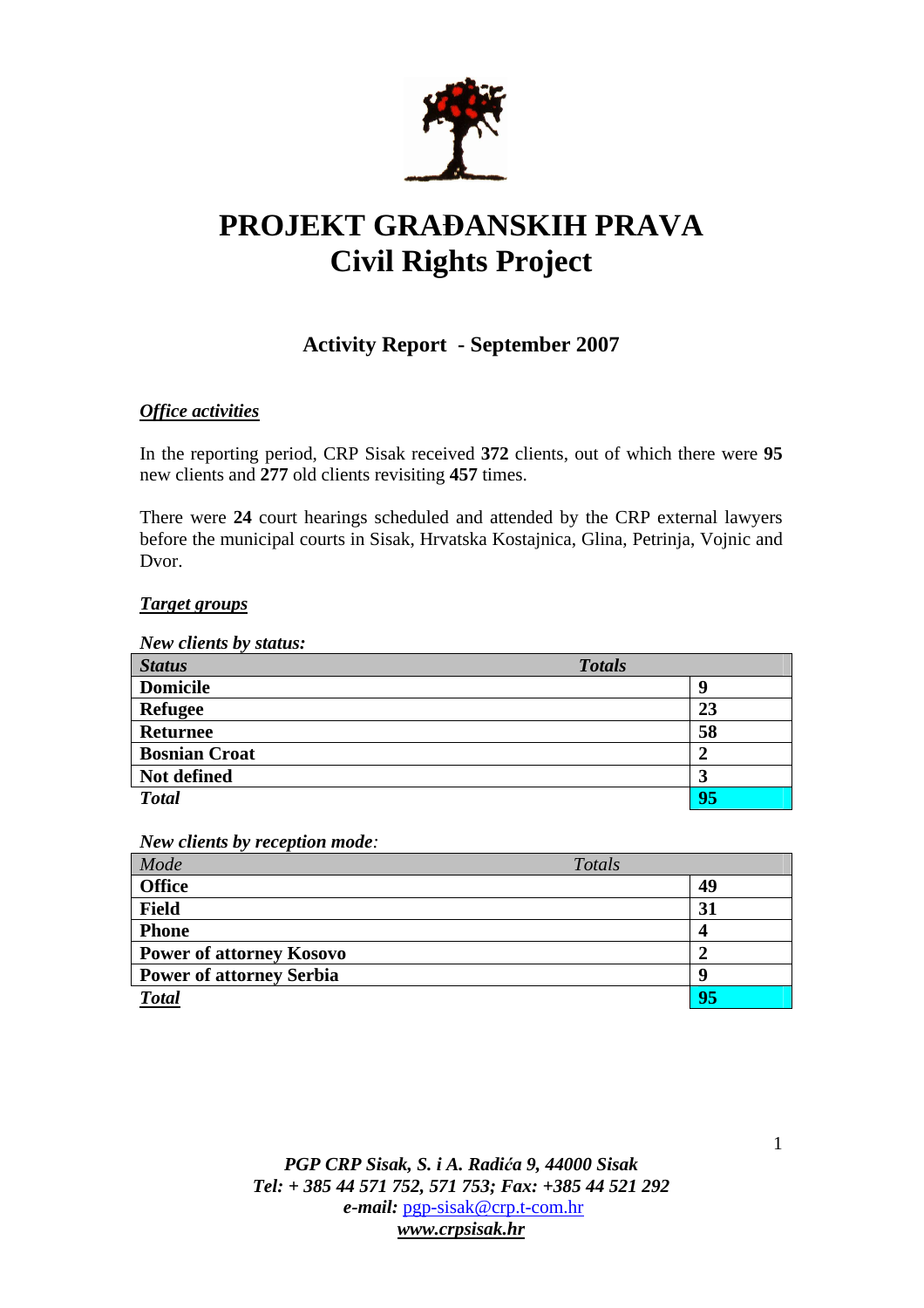| <b>TYPE OF CASE</b>                    | <b>NUMBER OF EVENTS</b> |
|----------------------------------------|-------------------------|
| Citizenship                            | 31                      |
| Documents and status                   | 85                      |
| Ownership                              | 132                     |
| Pension and health and social security | 88                      |
| Housing care                           | 56                      |
| Tenancy rights                         | 41                      |
| Labour                                 |                         |
| Misdemeanour                           |                         |
| Other                                  | 61                      |
| <b>TOTAL</b>                           | 506                     |

| <b>LEGAL ASSISTANCE</b> |  |
|-------------------------|--|
|-------------------------|--|

| Appeals/complaints       | 14  |
|--------------------------|-----|
| Letters                  | 58  |
| Lawsuits                 | 20  |
| Administrative lawsuit   | 3   |
| Constitutional complaint |     |
| Submissions              | 85  |
| Administrative request   | 25  |
| Legal counselling        | 263 |
| Quick advises            | 79  |
| <b>TOTAL</b>             | 548 |

#### *Legal issues*

After the summer holidays, the statistics came back to previous frame, both quantitatively and structurally. The number of clients, legal issues and actions went even higher than before. If the number of clients and legal assistance provided are compared, it may be concluded that approximately every client has two legal problems. The above statistics also show that verbal counselling is dominant, in both areas, court and administrative cases, which often take more time than for writing of different submissions.

The ownership right issues remain dominant, not only among court cases, but also generally. If we take into account the fact that many other cases, such as repossession of property, compensation for damage, probate of will cases and similar, derive out of them and when we add problems related to tenancy rights and housing care, it is clear that fundamental issues still exist and confirm difficulties and obstacles to return of refugees and sustainability of the return process. The examples below will demonstrate the above said.

> *PGP CRP Sisak, S. i A. Radi*ć*a 9, 44000 Sisak Tel: + 385 44 571 752, 571 753; Fax: +385 44 521 292 e-mail:* pgp-sisak@crp.t-com.hr *www.crpsisak.hr*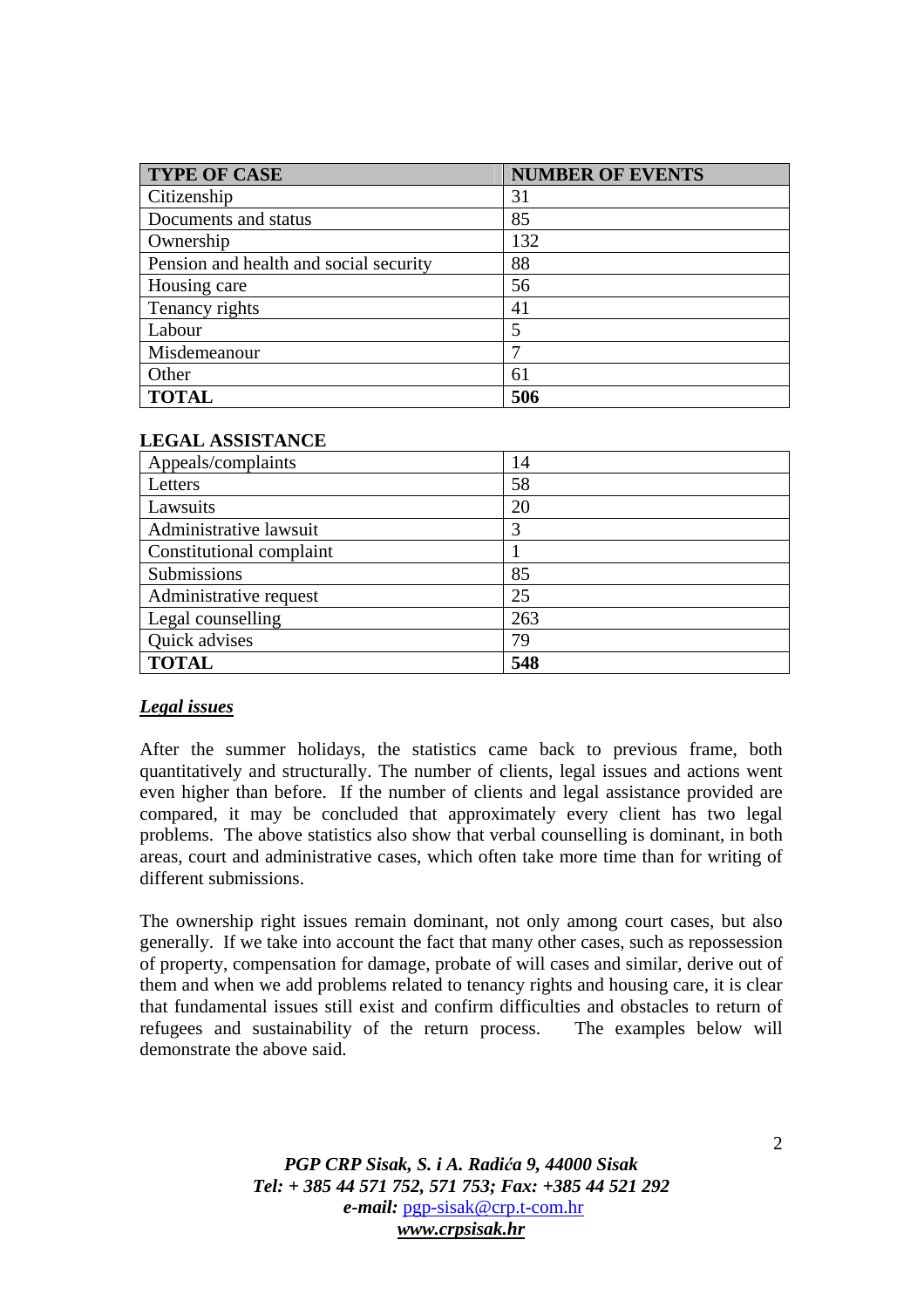CRP wrote last month about the case of Mr. J.V. (CRP case No. 6693), who cannot repossess his house, due to the fact that he does not have the ownership certificate, though he built the house and lived in it with his family for years.

CRP visited the client's village and the house, which are approximately 35 kilometres far from Sisak. The house is sealed, slightly damaged on the outside, seriously damaged inside and completely looted, without anything in the house. There is a house number plate on the house, which contradicts the statement from the Office for Displaced Persons and Refugees (ODPR) that they cannot find the house. The neighbourhood also confirmed that the house belonged to the client and that it was not co-owned by anyone. The necessity and possibility of fast repair and equipping of house are evident.

In the case of Mr. V.B. (CRP case No. 4947), which we reported in May, there are no positive changes. He still cannot realize his right to return and his ownership right. In the very complex court case against the Municipality, County and the Republic of Croatia for compensation for destroying of 2 houses, several yard buildings, fence and orchard, the first instance decision was brought. The client partially succeeded in relation to the County and the RoC, but was rejected in relation to the Municipality. In the part in which he succeeded, he got compensation and court fee in a very small about, which is not enough to cover the court fee to be paid to the opposite party, regarding the fact that he partly lost the case. Therefore, he did not get anything from the State, but he has to pay, though it was established that his property was completely destroyed in his absence, when he was refugee, by the state bodies in an administrative procedure.

The two cases related to occupancy/tenancy rights (OTR) confirm the above conclusions on obstacles to return of refugees. These two OTR cases are specific, because the holders of OTR and their families, despite of the fact that they are of Serbian origin, did not stay in the occupied Croatian territory, but they fled together with the Croats. However, the Croats easily returned in 1995, but the CRP clients faced many obstacles to their return to Croatia and they were not able to come back so quickly to be able to buy off the flats. When they managed to come for the first time to Croatia, OTR were cancelled. The family of Mr. D.K. (CRP case no. 1079) is still awaiting to return from Holland and the family of Mr. D.B. (CRP case No. 10095) from Italy.

11 clients approached CRP for legal aid regarding their cases of old foreign currency bank savings. These cases are to be solved before the court. They usually are not difficult cases, but when the plaintiffs are returnees, as CRP's experience showed, they become problematic.

#### *Other activities*

On 11 September CRP Sisak met with the Initial Co-ordination of the NGOs in the Sisak-Moslavina County, in order to continue the joint work on establishing the Coordination.

> *PGP CRP Sisak, S. i A. Radi*ć*a 9, 44000 Sisak Tel: + 385 44 571 752, 571 753; Fax: +385 44 521 292 e-mail:* pgp-sisak@crp.t-com.hr *www.crpsisak.hr*